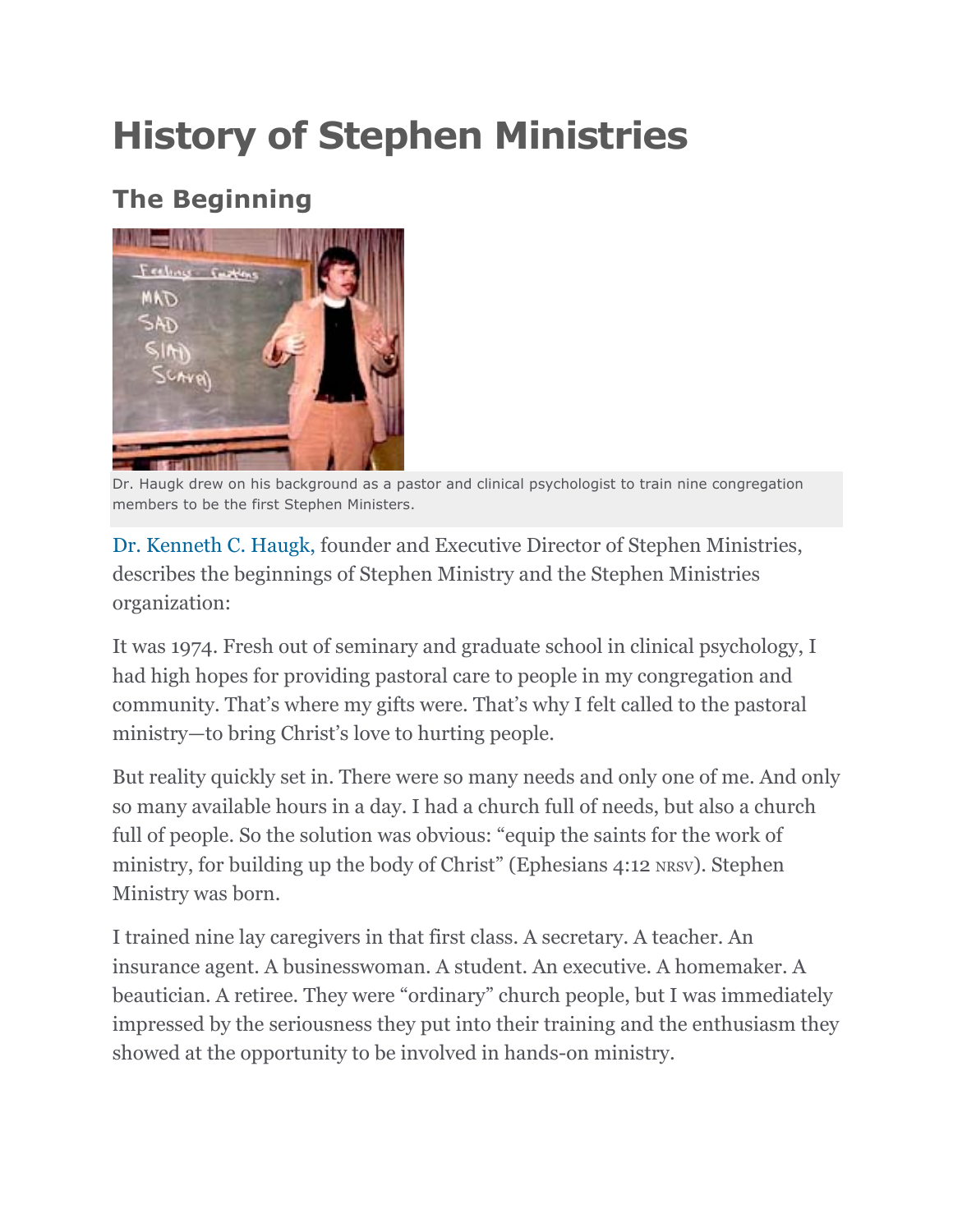After I assigned each of them to a care receiver, I was equally impressed by the care they provided—and the joy they discovered as they saw Christ working through them to bring hope and healing to another person.



The first Stephen Ministers were commissioned on March 16, 1975. Since then, more than 600,000 Stephen Ministers have been trained.

Dr. Haugk's experiment was a success—laypeople really could provide quality caring ministry. But the story doesn't end here. Two of the first Stephen Ministers recognized that "Stephen Ministry" was too valuable and important to be limited to one congregation, so they encouraged Dr. Haugk to figure out a way to offer it to other congregations. On November 3, 1975, Dr. Haugk and his wife Joan, a registered nurse and clinical social worker, founded the Stephen Ministries organization.

#### **The Early Years**

For the next few years, the Haugks—along with a few seminary students travelled to congregations throughout the Midwest and trained Stephen Ministers. This quickly proved to be inefficient, since they could visit only a limited number of congregations, and these congregations were then dependent on the Haugks to train additional caregivers.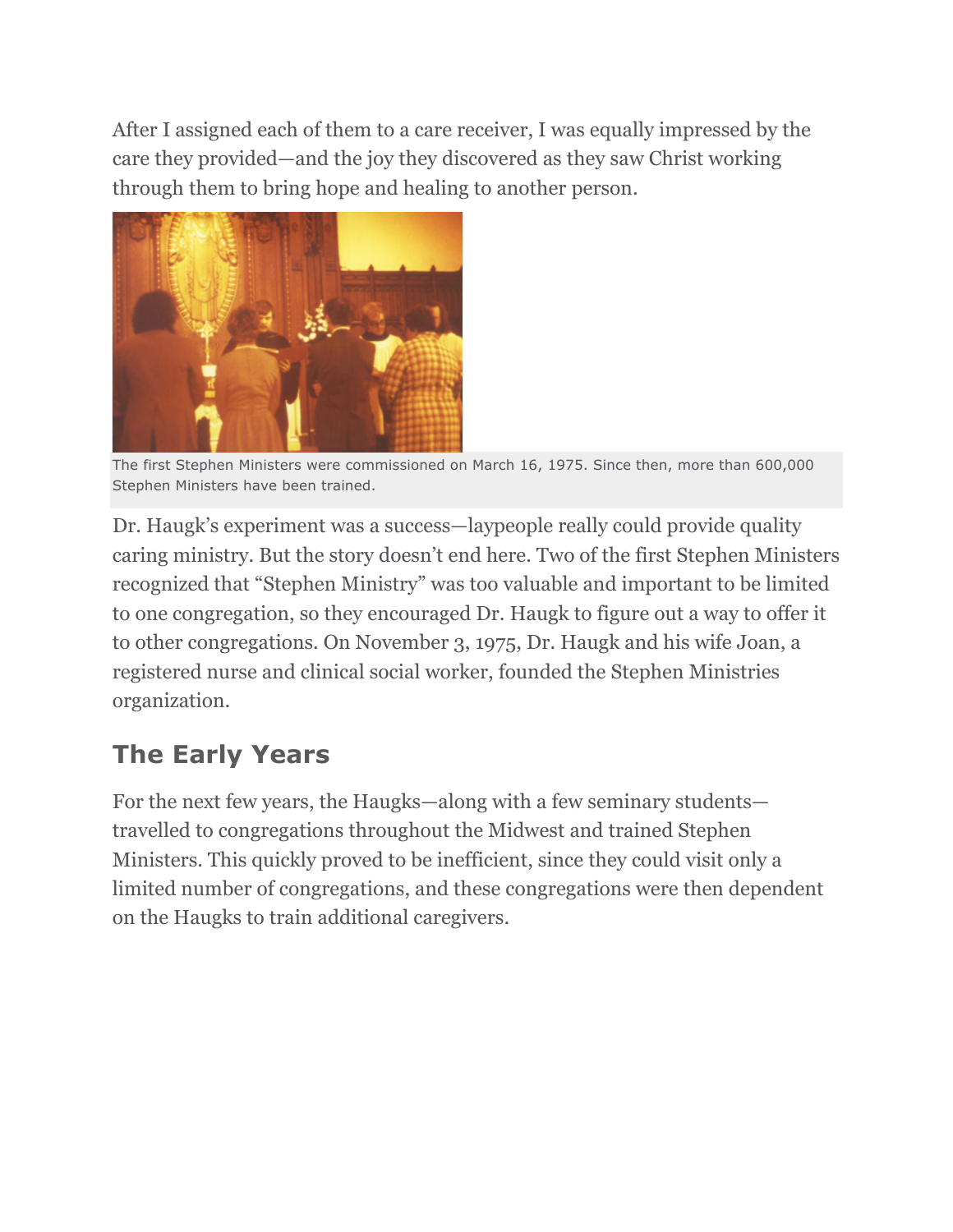

The first LTC was held in 1978 with 14 Stephen Leaders in attendance. Since then, more than 70,000 pastors and lay leaders have trained as Stephen Leaders.

So in 1978, Stephen Ministries held the first Stephen Series Leader's Training Course (LTC) and trained the first Stephen Leaders—ministry leaders within a congregation who then returned home to recruit, train, and supervise their own Stephen Ministers. Since then, Stephen Ministries in St. Louis has specialized in "training the trainers" through the Stephen Series ministry system.

## **The Stephen Series**

Today, more than 12,000 congregations and other organizations have enrolled in the Stephen Series. They represent more than 170 Christian denominations and come from all 50 United States, 10 Canadian provinces, and 29 other countries. More than 70,000 pastors, other staff, and lay leaders have been trained as Stephen Leaders. They, in turn, have trained more than 600,000 laypersons as Stephen Ministers. These Stephen Ministers have provided one-to-one Christian care and support to more than a million care receivers in Stephen Ministry caring relationships—and ministered to millions more in less formal ways.

## **Other Resources**

The Stephen Series (Stephen Ministry) is the best-known resource offered by the Stephen Ministries organization—but it is only one of many.

Over the years, pastors and lay leaders asked for additional high-quality resources to enhance ministry, promote spiritual growth, and strengthen congregations. So the Stephen Ministries program team subsequently developed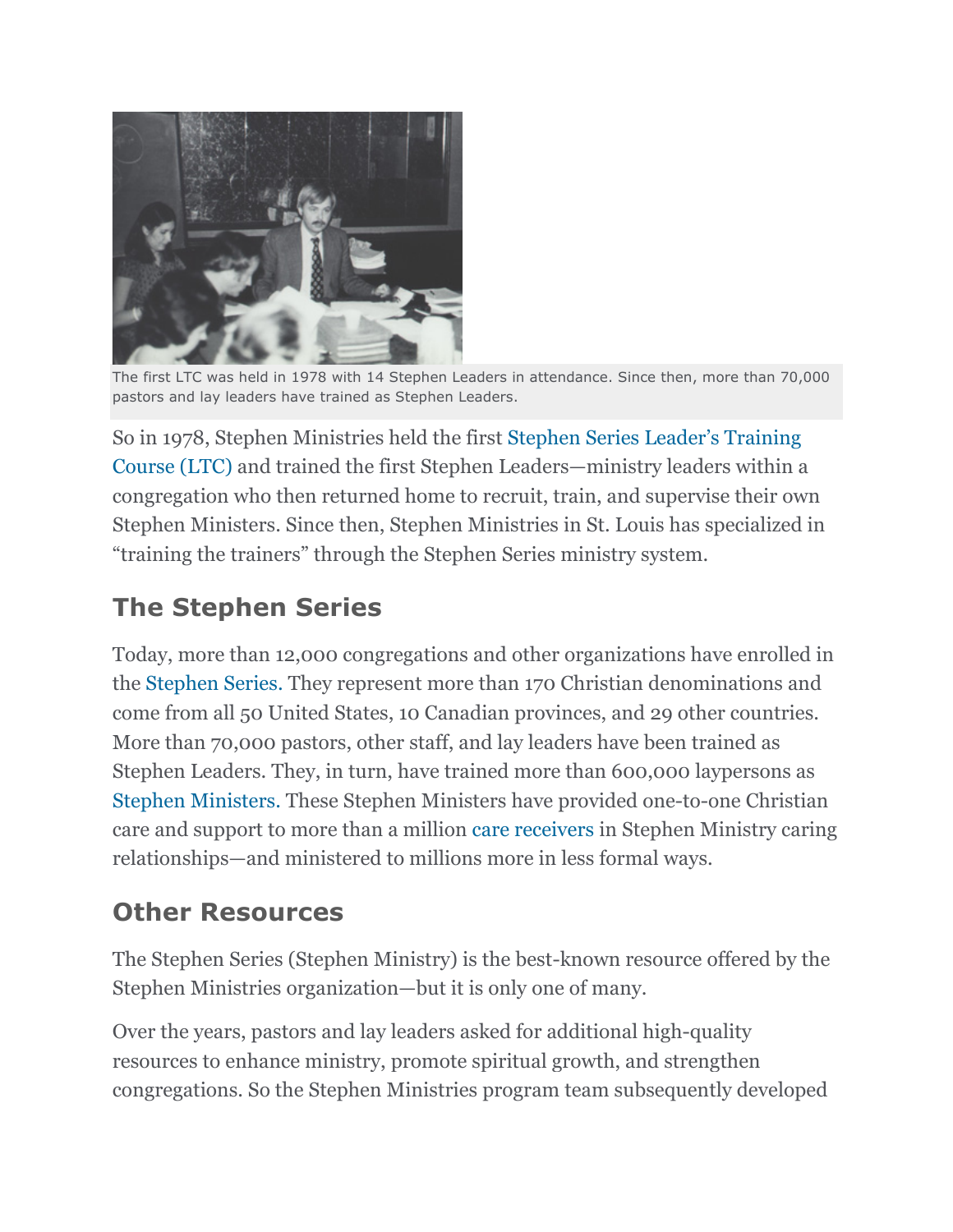many other books and courses to strengthen the ministry of individuals and congregations. These include:

#### **Books**

- *Christian Caregiving—a Way of Life*
- *Speaking the Truth in Love: How to Be an Assertive Christian*
- *Don't Sing Songs to a Heavy Heart: How to Relate to Those Who Are Suffering*
- *Journeying through Grief*
- •
- *Cancer—Now What? Taking Action, Finding Hope, and Navigating the Journey Ahead*
- Antagonists in the Church: How to Identify and Deal with Destructive Conflict
- Leader Killers: How to Deal with Antagonists in Your Organization
- Biblical Equipping: God's Word in Your World
- Me, an Evangelist? Every Christian's Guide to Caring Evangelism

#### **Courses**

- *Discovering God's Vision for Your Life: You and Your Spiritual Gifts*
- *Caring for Inactive Members: How to Make God's House a Home*
- *Caring Evangelism: How to Live and Share Christ's Love*

The Stephen Ministries program team continues to develop new resources to meet the ministry needs of individuals and congregations.

#### **Our Home**